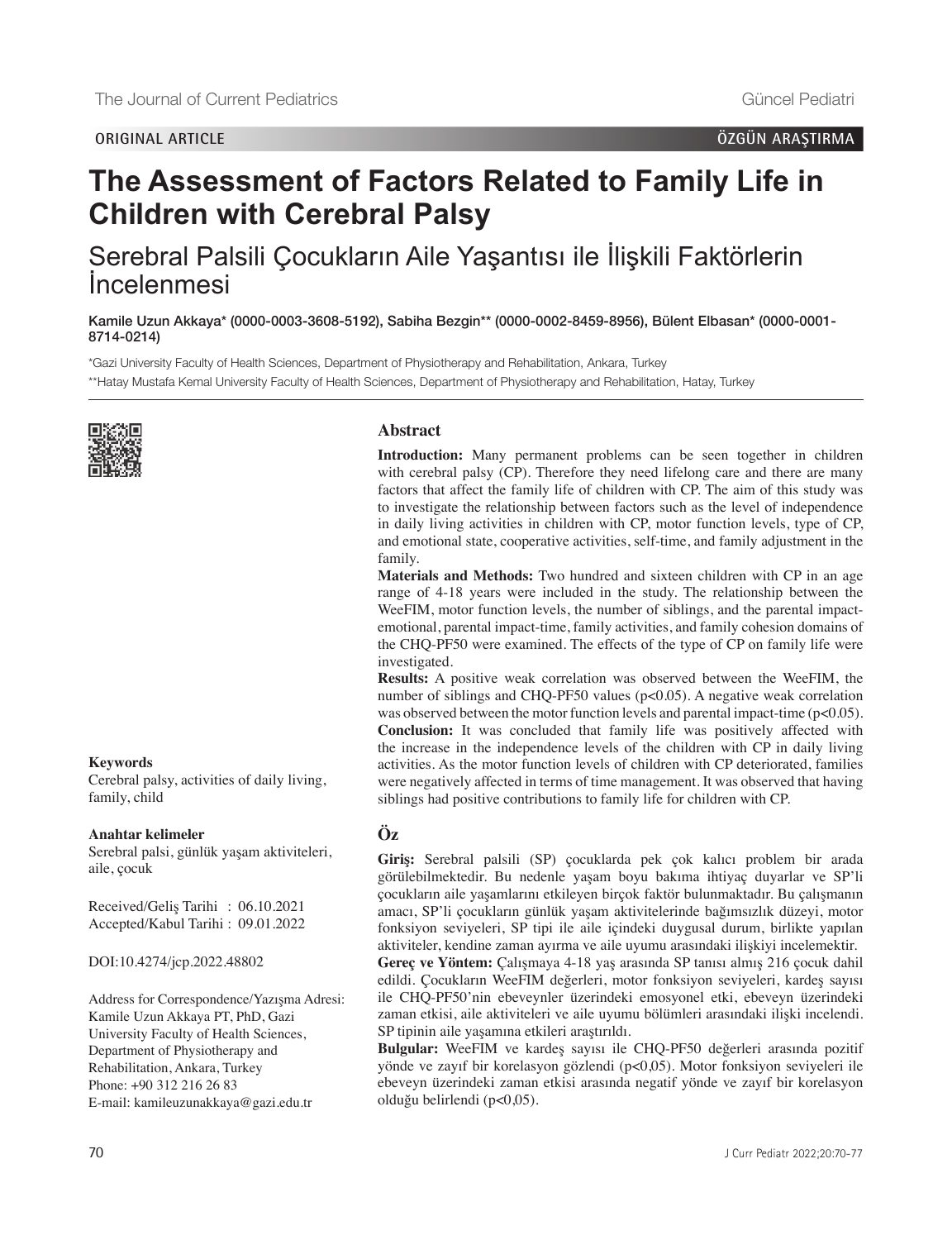**Sonuç:** SP'li çocukların günlük yaşam aktivitelerinde bağımsızlık düzeylerinin artmasıyla aile yaşamının olumlu yönde etkilendiği sonucuna varıldı. SP'li çocukların motor fonksiyon seviyeleri kötüleştikçe ailelerin zaman yönetimi konusunda olumsuz yönde etkilendiği belirlendi. SP'li bireylerin kardeş sahibi olmalarının da aile yaşantısına pozitif katkıları olduğu gözlendi.

#### **Introduction**

Cerebral palsy (CP) is a clinical condition affecting many systems in a developing brain as a result of permanent, but non-progressive, damage. As a result of the involvement of the central nervous system, many physical, mental, emotional, and cognitive problems may occur concurrently (1,2). Because these problems are persistent and progressive, children with CP need lifelong care and treatment. A transdisciplinary approach is very important in the treatment of children with CP and the family is at the center of the rehabilitation process. The existence of a disabled person in the family lay additional responsibilities on all other family members. In addition, families of these children may encounter situations such as not having enough time for their other children and not being able to assume their roles in the society (3).

According to the International Classification of Functioning, Disability and Health-Child and Youth Version, children's essential context is family. Therefore, there is a strong relationship between the well-being of children with neurodisabilities and the well-being of families (4).

The level of functional independence of individuals with CP varies. Age, the affected area in the central nervous system, the degree of involvement, the gains achieved by the individual during the treatment process, and secondary and tertiary problems caused by CP cause the functional independence level of each individual to be different from each other (5,6).

In the event that the severity of dysfunctions increases, many individuals with CP need help from their parents in many daily living activities, such as eating, self-care, dressing, mobility, and bathing. The evaluation of the quality of life of the parents who provide care for a child with CP who has not gained independence in meeting his/her daily needs is an important issue in social life. The impact of the responsibilities and emotions of the parents (towards themselves, each other, and other family members) on the family life should not be overlooked. Parents who have difficulties in coping with difficult and complex problems in time management and individuals with CP who have disability in self-care should be supported in many areas  $(7)$ .

In the literature, it has been shown that the quality of life of mothers of children with CP decreased compared to the mothers of typical healthy children (8,9). In addition, it has been reported that stress and depression levels were increased in families with disabled individuals (10-12). It was reported in a study that siblings of children with CP helped their families during the intervention process and were facilitating role models for their siblings (13). The relationships of children with CP with their healthy siblings have been frequently examined in studies; however, there is no study in the literature examining the relationship between the presence of siblings and family life in families of children with CP. It was hypothesized that factors such as the levels of independence of the children with CP in daily living activities, GMFCS, the type of CP, and the number of siblings would affect the family life. The aim of this study was to investigate the relationship between the levels of independence of children with CP in daily living activities and motor function levels, the type of cerebral palsy, the number of siblings, the emotional state in the family, the activities performed together, self-time, and family adjustment.

#### **Materials and Methods**

#### *Participants*

Two hundred and sixteen children with CP were included in the study. This study complied with the ethical standards of the Declaration of Helsinki, and all subjects and parents received explanations regarding the purpose and procedure of the study before voluntarily agreeing to take part. The ethics committee permission was obtained from the Ethics Committee of Gazi University on 14.05.2019 (approval number: #91610558-604.01.02). A written informed consent was obtained from the parents or legal guardians of all participants.

Inclusion criteria for our study were: being in an age range of 4-18 years, being diagnosed with CP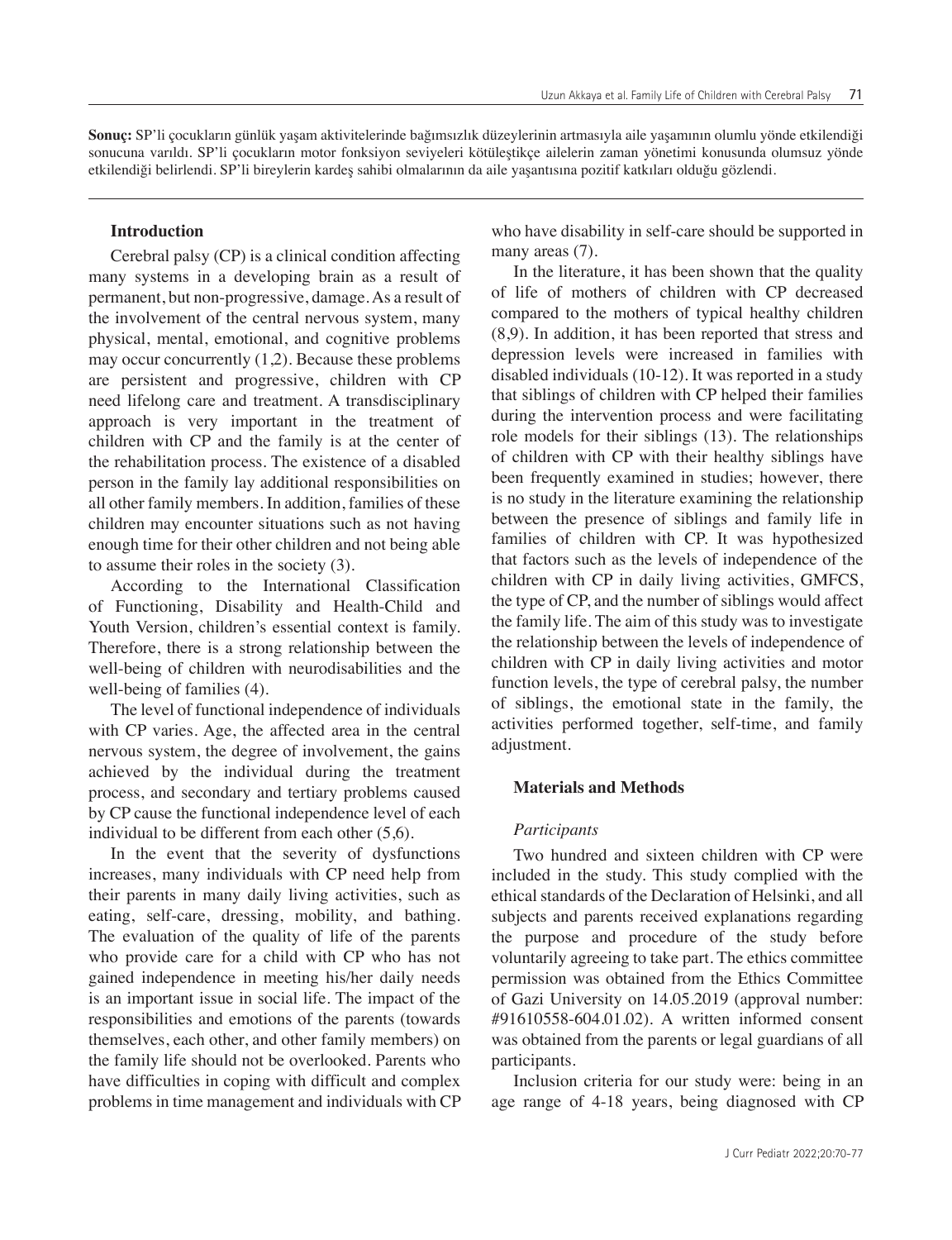as a result of appropriate evaluation methods by a pediatric neurologist, and to volunteer to participate in the study. All of the children participating in the study were diagnosed with the disease properly because they all had a disability health report from a well-equipped hospital, and they were attending a special education and rehabilitation center based on this report. Children who had undergone surgery or any invasive intervention within the previous 6 months were not included in the study. After demographic information of the children, such as age and gender, were recorded, their parents' age and the number of siblings were inquired. The type of involvement (Unilateral, Bilateral, Dyskinetic, and Ataxic) of the children with CP was also recorded.

#### *Measures*

## *Gross Motor Function Classification System*

The Gross Motor Function Classification System (GMFCS) was used to classify the motor levels of the individuals. The GMFCS is a standard classification system consisting of five levels. Level 1 shows the slightest impact and level 5 shows the most severe impact (14).

## *WeeFIM*

The WeeFIM, known as the Functional Independence Measure, was used to determine the level of independence of the individuals with CP in daily life. The WeeFIM consists of 6 parts and has a total of 18 items: self-care, sphincter control, mobility, locomotion, communication, and social communication. Scoring is done according to whether the individual received help, did the function on time, or needed an assistive device when performing the function in each item in each section. The score for each item is between 1 (fully dependent) and 7 (fully independent), and the lowest score is 18 and the highest score is 126 (15-17).

### *The Child Health Questionnaire-Parent Form*

The Child Health Questionnaire-Parent Form (CHQ-PF50) is a frequently used clinical scale for assessing health-related quality of life in individuals with CP, allowing the assessment through their parents. The reliability and validity of the Turkish version of the scale was established by Ozdogan et al. (18). The scale consists of a total of 50 items in 14 subsections, namely, physical functioning, role/social limitations-physical, general health perceptions, bodily pain/discomfort, family activities, role/social limitations-emotional/ behavioral (considered 2 domains), parental impacttime, parental impact-emotional, self-esteem, mental health, behavior, and family cohesion. It also includes a section on change in health, which compares health change in a child with CP compared to the previous year. The maximum score in each section is 100. Even though the CHQ-PF50 is a scale that evaluates the quality of life of individuals with CP in general, it is not possible to evaluate the quality of life in individuals with CP in separate from their families, especially when they are young. In this study, parental impactemotional, parental impact-time, family activities, and family cohesion subsections were evaluated and used. These subsections, which inquired about information regarding family lives that the parents provided, were scored separately and included in the evaluation.

The relationship between the GMFCS, the WeeFIM, the number of siblings, and the family-related sections of the CHQ-PF50, namely, parental impact-emotional, parental impact-time, family activities, and family cohesion, was investigated.

## *Statistical Analysis*

Statistical analysis of the study was performed using the Statistical Package for Social Sciences (SPSS) Version 21.0 (SPSS inc., Chicago, IL, USA). The suitability of the variables to normal distribution was examined by visual (histogram and probability graphs) and analytical methods (Kolmogorov-Smirnov/Shapiro-Wilk tests). Continuous variables are given as mean ± standard deviation, and categorical variables are given as numbers and percentages. While investigating the associations between non-normally distributed and ordinal variables, the correlations coefficients and their significance were calculated using the Spearman test. Spearman correlation was identified as follows:  $≥0.80$ , strong; 0.70 to 0.40, moderate; <0.40, weak (19). Kruskal-Wallis variance analysis was used to compare independent group differences when parametric test assumptions were not met. A p-value of <0.05 was considered statistically significant in all analyses.

## **Results**

Two hundred and sixteen children with CP were included in the study. The mean age of the subjects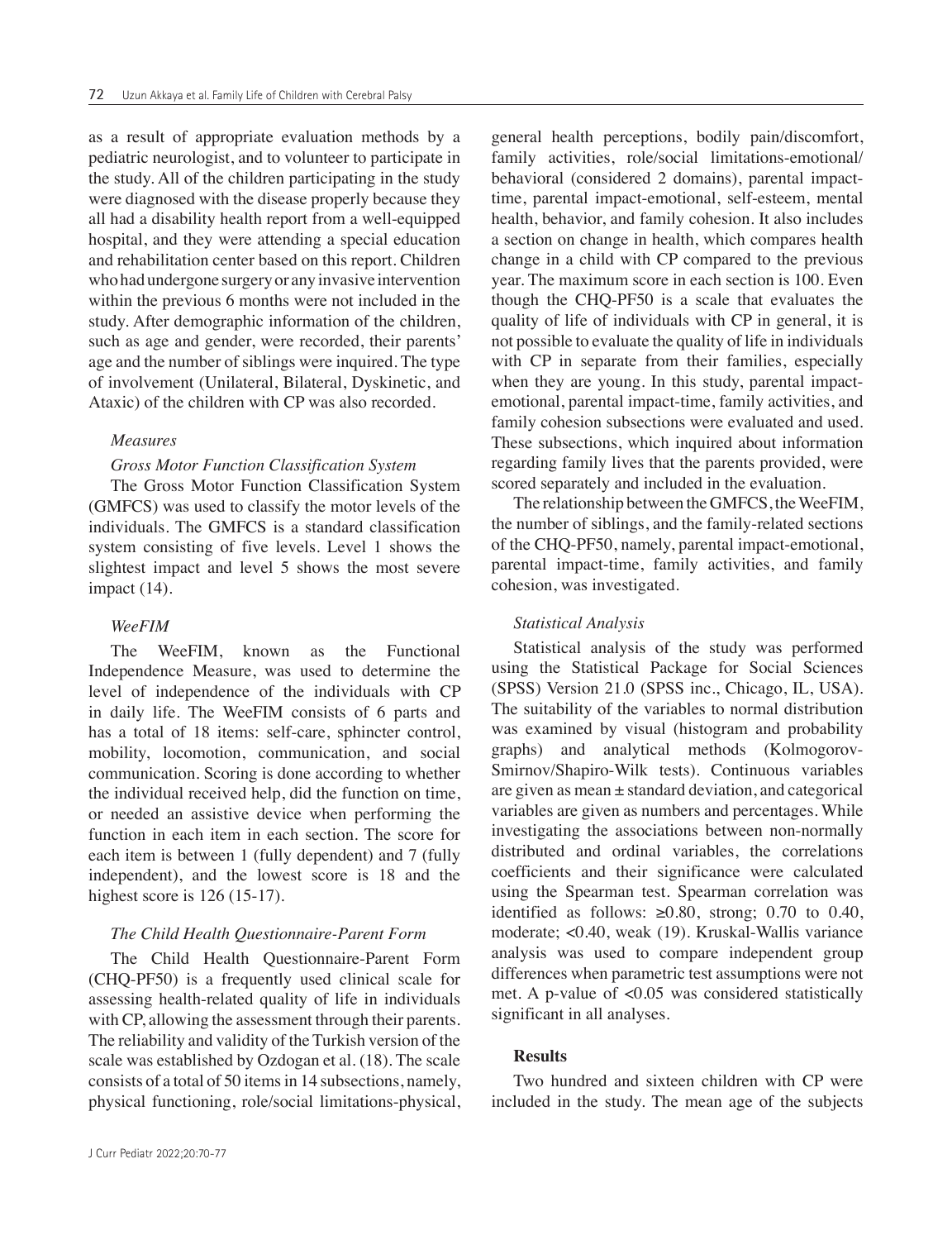was 9.56±5.75 years (minimum: 4, maximum: 18). Eighty-nine of the subjects were female (41.2%) and one hundred twenty-seven were male (58.8%). According to the GMFCS, 6.9% of the children were in level 1, 17.1% were in level 2, 17.1% were in level 3, 26.4% were in level 4, and 32.4% were in level 5. It was found that 26.4% had unilateral spastic CP, 54.6% had bilateral spastic CP, 10.7% had dyskinetic CP, and 8.3% had ataxic CP (Table 1). The demographic information about the average age of the mother, father, and the sibling in the family are given in Table 1.

Relationships between the WeeFIM and the CHQ-PF50 were examined in children with CP, and a positive weak correlation was observed between the WeeFIM and parental impact-emotional (which is about the emotional effect of the physical and mental well-being of the children with CP and their learning skills on parents) ( $p=0.02$ ,  $r=0.16$ ), parental impact-time (which is about the time-related effect on parents) ( $p=0.001$ ,  $r=0.21$ ), Family activities (which is about the effects on daily activities, conversations, and tasks-planned to accomplish together as a family)  $(p=0.02, r=0.15)$ , and Family cohesion (which is about the family's ability to live with each other)  $(p=0.01,$ r=0.17). It was observed that the family life in general was also affected positively by the increase in the independence of the children with CP in daily living activities (Table 2).

When the relationship between WeeFIM and CHQ-PF50 values in child and adolescent participants was examined separately, a weak level of correlation was observed between the independence levels in daily living activities and parental impact-time (p=0.004,  $r=0.26$ , family activities ( $p=0.003$ ,  $r=0.26$ ), and family cohesion ( $p=0.003$ ,  $r=0.27$ ), and in the adolescent group, only a weak degree of correlation was found between WeeFIM and parental impact-emotional  $(p=0.015, r=0.25)$  (Table 2).

Relationships between GMFCS and the CHQ-PF50 were examined in children with CP, and a negative weak correlation was observed between the GMFCS and parental impact-time  $(p=0.011, r=-0.24)$  (Table 2).

It was concluded that there was a weak positive relationship between the number of siblings and parental impact-emotional  $(p=0.03, r=0.14)$ , parental impact-time  $(p=0.02, r=0.15)$ , and family activities  $(p=0.001, r=0.22)$  (Table 2).

Uzun Akkaya et al. Family Life of Children with Cerebral Palsy 73

CHQ-PF50 values were similar in different types of cerebral palsy (p>0.05) (Table 3).

## **Discussion**

As a result of the present study investigating the effects of independence level of children with CP in daily living activities on family life, it was found that family life was positively affected as the independence levels of the children with CP increased in daily living activities, and thus, our hypothesis was confirmed. It was concluded that the existence of a healthy sibling in the family was positively reflected in the family life. In addition, it was determined in this study that CP type

| Table 1. Demographic characteristics of the children and<br>their families                       |                 |                   |  |  |  |  |  |
|--------------------------------------------------------------------------------------------------|-----------------|-------------------|--|--|--|--|--|
| Demographic<br>characteristics                                                                   | $Mean \pm SD$   |                   |  |  |  |  |  |
| Age (year)                                                                                       | $9.56 + 5.75$   |                   |  |  |  |  |  |
| Mother's age (year)                                                                              | $37.41 \pm 8.5$ |                   |  |  |  |  |  |
| Father's age (year)                                                                              | 39.76±7.01      |                   |  |  |  |  |  |
|                                                                                                  | Number (n)      | Percentage $(\%)$ |  |  |  |  |  |
| Sex                                                                                              |                 |                   |  |  |  |  |  |
| Female                                                                                           | 89              | 41.2              |  |  |  |  |  |
| Male                                                                                             | 127             | 58.8              |  |  |  |  |  |
| <b>GMFCS</b>                                                                                     |                 |                   |  |  |  |  |  |
| Level 1                                                                                          | 15              | 6.9               |  |  |  |  |  |
| Level 2                                                                                          | 37              | 17.1              |  |  |  |  |  |
| Level 3                                                                                          | 37              | 17.1              |  |  |  |  |  |
| Level 4                                                                                          | 57              | 26.4              |  |  |  |  |  |
| Level 5                                                                                          | 70              | 32.4              |  |  |  |  |  |
| Types of CP                                                                                      |                 |                   |  |  |  |  |  |
| Unilateral spastic                                                                               | 57              | 26.4              |  |  |  |  |  |
| <b>Bilateral</b> spastic                                                                         | 118             | 54.6              |  |  |  |  |  |
| Dyskinetic                                                                                       | 23              | 10.7              |  |  |  |  |  |
| Ataxic                                                                                           | 18              | 8.3               |  |  |  |  |  |
| The number of children in the family                                                             |                 |                   |  |  |  |  |  |
| One                                                                                              | 39              | 18.1              |  |  |  |  |  |
| Two or more                                                                                      | 177             | 81.9              |  |  |  |  |  |
| Participants                                                                                     |                 |                   |  |  |  |  |  |
| Children (4-9 years old)                                                                         | 121             | 56                |  |  |  |  |  |
| Adolescents (10-18 years)<br>old)                                                                | 95              | 44                |  |  |  |  |  |
| SD: Standard deviation, GMFCS: Gross motor function classification system, CP:<br>Cerebral palsy |                 |                   |  |  |  |  |  |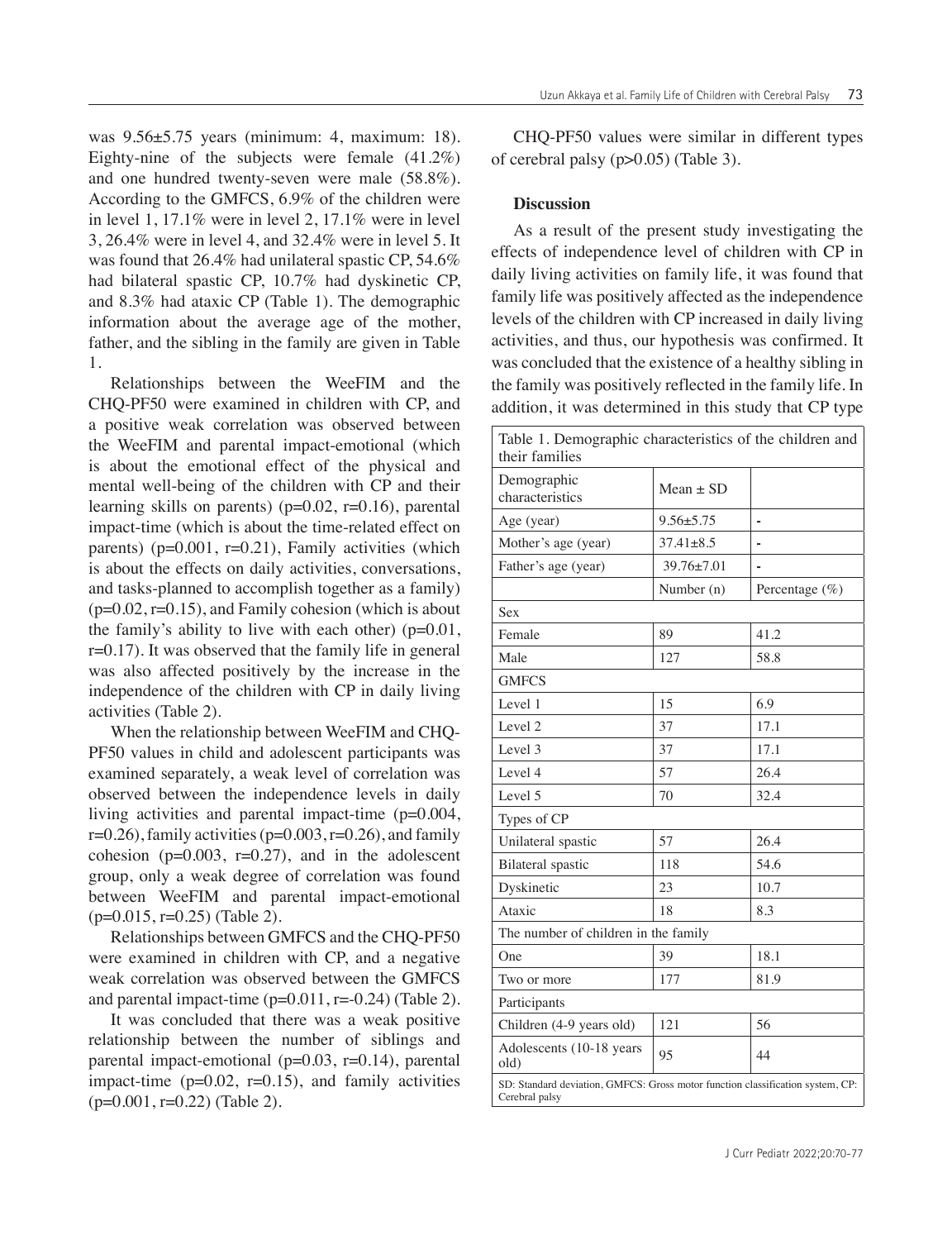did not have an effect on family life, but families had difficulty in time management as the functional levels of children worsened.

Many problems occur together in children with CP, and they need lifelong care and treatment. Caregivers for individuals with CP are usually their families. The existence of a disabled individual in the family and their dependence in their daily living activities adversely affect their families physically and psychosocially (3,20). In a study conducted by Ones et al. (9), it was reported that the quality of life and depression levels of the mothers of children with CP were worse compared to those of the mothers of healthy children. Dehghan et al. (21) conducted a study in 424 mothers of children with CP and reported that their quality of life was negatively affected in relation to the child's motor functions and the type of CP. Lin (22) reported that although parents' approaches seem to be different from each other, they are essentially complementary. They basically need positive social relations, they want

the independence of their disabled children, as well as a decrease in the anxiety level in the family. In a study, it was concluded that as children's independence levels in daily life increased, social relations of the mothers were affected positively (23). Eker and Tüzün (24) reported that the families of children with CP had a worse quality of life than that of the families of the children with minor health problems. It was seen in the present study that family life was affected in relation to the daily living activities of the children. It was seen that the children's independence in activities, such as eating, dressing, bathing, mobility, and social communication, contributed positively to the family in terms of emotion and time. It can be said that it is easier to participate in activities planned together in the family and increasing cohesion, which has a positive effect on life. In our study, unlike the literature, the participants were divided into two groups as children and adolescents, and the effects of the independence levels of individuals in daily living activities on

|                                                   |   |                               | Table 2. The relationship between the WeeFIM, GMFCS, the number of siblings, and the selected subdomains of the |                   |                 |  |  |  |
|---------------------------------------------------|---|-------------------------------|-----------------------------------------------------------------------------------------------------------------|-------------------|-----------------|--|--|--|
| CHQ-PF50 in children with CP                      |   |                               |                                                                                                                 |                   |                 |  |  |  |
|                                                   |   | Parental impact-<br>emotional | Parental impact-time                                                                                            | Family activities | Family cohesion |  |  |  |
| WeeFIM $(n=216)$                                  | r | 0.16                          | 0.21                                                                                                            | 0.15              | 0.17            |  |  |  |
|                                                   | p | 0.02                          | 0.001                                                                                                           | 0.02              | 0.01            |  |  |  |
| WeeFIM-Child $(n=121)$                            | r | 0.09                          | 0.26                                                                                                            | 0.26              | 0.27            |  |  |  |
|                                                   | p | 0.32                          | 0.004                                                                                                           | 0.003             | 0.003           |  |  |  |
| WeeFIM-Adolescents<br>$(n=95)$                    | r | 0.25                          | 0.2                                                                                                             | 0.06              | 0.06            |  |  |  |
|                                                   | p | 0.015                         | 0.06                                                                                                            | 0.56              | 0.58            |  |  |  |
| GMFCS $(n=216)$                                   | r | $-0.16$                       | $-0.24$                                                                                                         | $-0.13$           | $-0.09$         |  |  |  |
|                                                   | p | 0.08                          | 0.011                                                                                                           | 0.14              | 0.32            |  |  |  |
| Number of siblings<br>$(n=216)$                   | r | 0.14                          | 0.15                                                                                                            | 0.22              | $-0.019$        |  |  |  |
|                                                   | p | 0.03                          | 0.02                                                                                                            | 0.001             | 0.78            |  |  |  |
| CP: Cerebral palsy, Spearman correlation analysis |   |                               |                                                                                                                 |                   |                 |  |  |  |

| Table 3. Comparison of the selected subdomains of the CHQ-PF50 values in different SP types |                       |                                                            |                                                       |                                                 |                                                  |  |  |  |
|---------------------------------------------------------------------------------------------|-----------------------|------------------------------------------------------------|-------------------------------------------------------|-------------------------------------------------|--------------------------------------------------|--|--|--|
|                                                                                             |                       | Parental impact-emotional<br>$(\text{mean} \pm \text{SD})$ | Parental impact-time<br>$(\text{mean} \pm \text{SD})$ | Family effects<br>$(\text{mean} \pm \text{SD})$ | Family cohesion<br>$(\text{mean} \pm \text{SD})$ |  |  |  |
| <b>Type of CP</b>                                                                           | Unilateral spastic CP | $46.81 \pm 26.19$                                          | $50.37 + 26.39$                                       | $57.87 + 26.6$                                  | $56.93 \pm 24.88$                                |  |  |  |
|                                                                                             | Bilateral spastic CP  | $44.38 \pm 29.17$                                          | $46.06\pm33.37$                                       | $59.77 \pm 28.3$                                | $60.19 \pm 25$                                   |  |  |  |
|                                                                                             | Dyskinetic CP         | $52.87 \pm 30.93$                                          | $52.02 \pm 28.66$                                     | $55.01 \pm 23.1$                                | $59.78 \pm 25.6$                                 |  |  |  |
|                                                                                             | Ataxic CP             | $48.95 \pm 26.12$                                          | $43.70 \pm 36.16$                                     | $57.2 + 28.61$                                  | $49.72 \pm 30.65$                                |  |  |  |
|                                                                                             | p                     | 0.65                                                       | 0.69                                                  | 0.82                                            | 0.53                                             |  |  |  |
| CP: Cerebral palsy, SD: Standard deviation, Kruskal-Wallis variance analysis                |                       |                                                            |                                                       |                                                 |                                                  |  |  |  |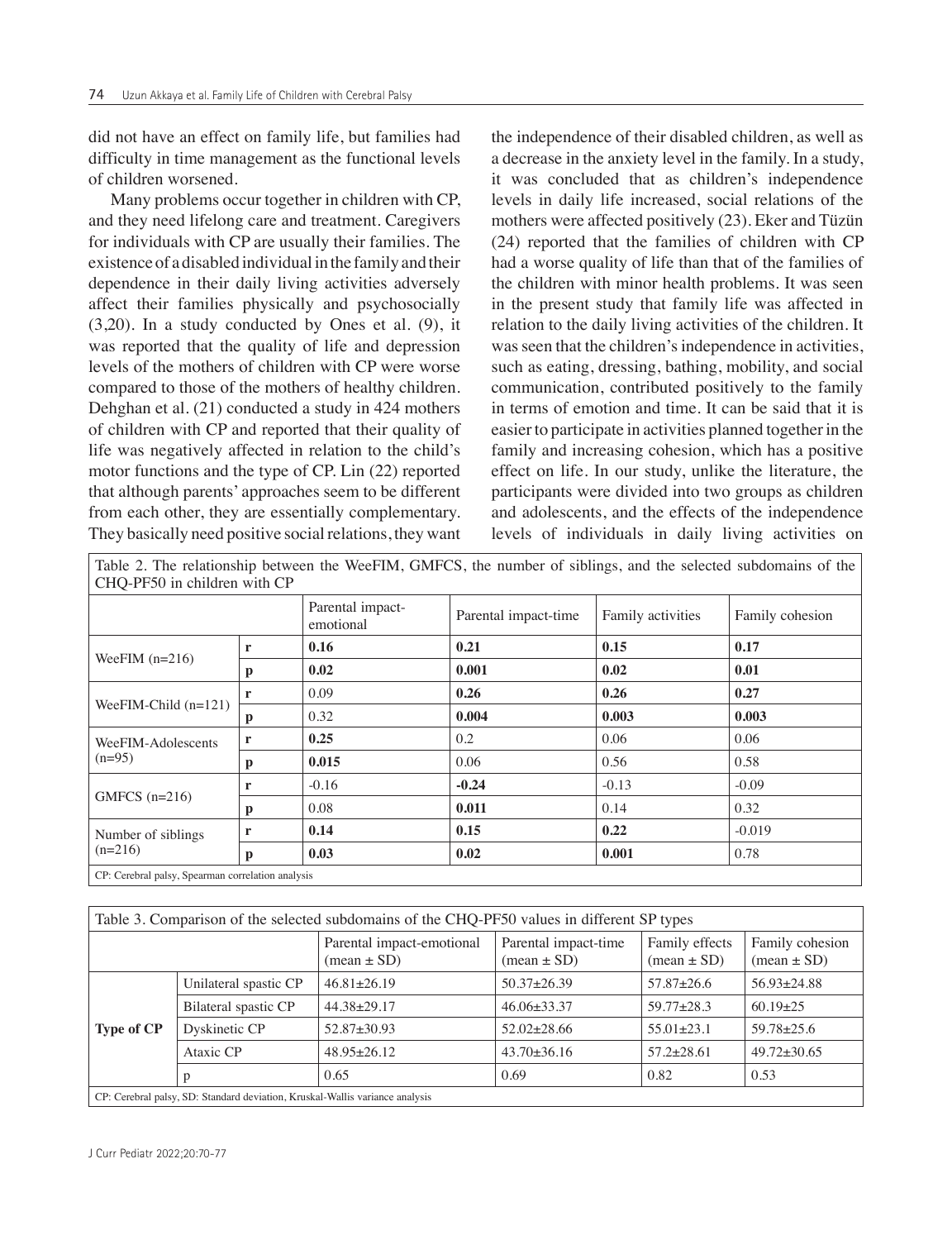family life were investigated in these groups. It was concluded that while independence levels in young children with CP affect family time management, family activities, and family harmony, the level of independence in older adolescents with CP is related to the emotional state of the family. This result shows us that families of the children with CP are able to use time correctly and manage family activities and harmony within the family better in time; however, it was observed that as the independence level of the children of families with adolescents deteriorates, they are affected negatively, albeit at a low level, in an emotional sense. This result shows us that families of the children with CP are able to use time correctly and manage family activities and harmony within the family better in time; however, it was observed that as the independence level of the children of families with adolescents deteriorates, they are affected negatively, albeit at a low level, in an emotional sense. It is also thought that one of the factors affecting this situation may be the adolescence period. It is thought that adolescents with CP experience mood changes and the main reflection of these within the family may be emotional rather than other factors.

Çankaya and Günel (25) reported that the motor levels of children with CP affected families in many ways, and families of children with CP who were severely affected were under more burden and stress. Gemiköz et al. (23) concluded that the motor function levels of children with CP were not related to mothers' quality of life. Erdoğanoğlu and Günel (26) reported that the quality of life of mothers and fathers with severely affected children was worse than that of the families with mildly affected children. Yığman et al. (27) reported that as the motor and communication skills of children with CP decrease, the burden of caregivers increases and there is variability in the emotional expression processes of the family. In our study, it was concluded that as the motor function levels of children with CP deteriorated, families were negatively affected only by time management. Families of the children with CP are responsible for the care of their children and also, they need to continue their treatment at home. At the same time, they have to regularly take their children to doctor's checkups and special training centers for treatment. Therefore, they have to spend most of their time with their children. As the level of influence of the children worsens, the time

they need to allocate to them increases, so families may have problems with time management.

Sibling relationship is a unique feeling that continues throughout life based on a strong physical and emotional bond. Studies have emphasized that when one of the siblings has a lifetime disability, the support provided by the other sibling/siblings is more than that in normal relationships (28). Because the disabled sibling needs emotional or physical support, the relationship can change in order of magnitude. Many siblings, including younger children, can take on the role of caregiver. Although some researchers argue the opposite, many studies have emphasized that the relationships of individuals with their disabled siblings are satisfactory, strong, and positive (29). In the present study, we examined the effect of the number of siblings on the family life in children with CP. We observed that the presence of siblings supporting the disabled child and their parents contributed positively to the family life, which increases in parallel with the number of children in the family. Although the increasing number of individuals in the household can be considered as a limiting factor for parents in terms of time management, it was seen that this was not the case according to the results of our study. We observed that the healthy sibling had a positive effect on the family life by supporting the care of the disabled sibling and contributing to the development of functional independence of the children with CP. The presence of a physically healthy individual, who is close in age, apart from the parents who provide primary care, is a condition that increases the motivation of children with disabilities. Motivation is a key to the development of motor functions. In addition, individuals learn by imitation. Mirror neurons are of great importance in the realization of motor activity, and mirror neurons are activated even by observing an activity. It is thought that performing motor activities in a wide repertoire of individuals with normal motor development in the home has positive effects on the disabled child (30,31).

This study presented that, as the independence level of children with CP decreased, the difficulties experienced by families increased and their quality of life deteriorated. The effects of the responsibilities and emotions of the families of children with CP (towards themselves, each other, and the other members of the family) on family life should not be overlooked.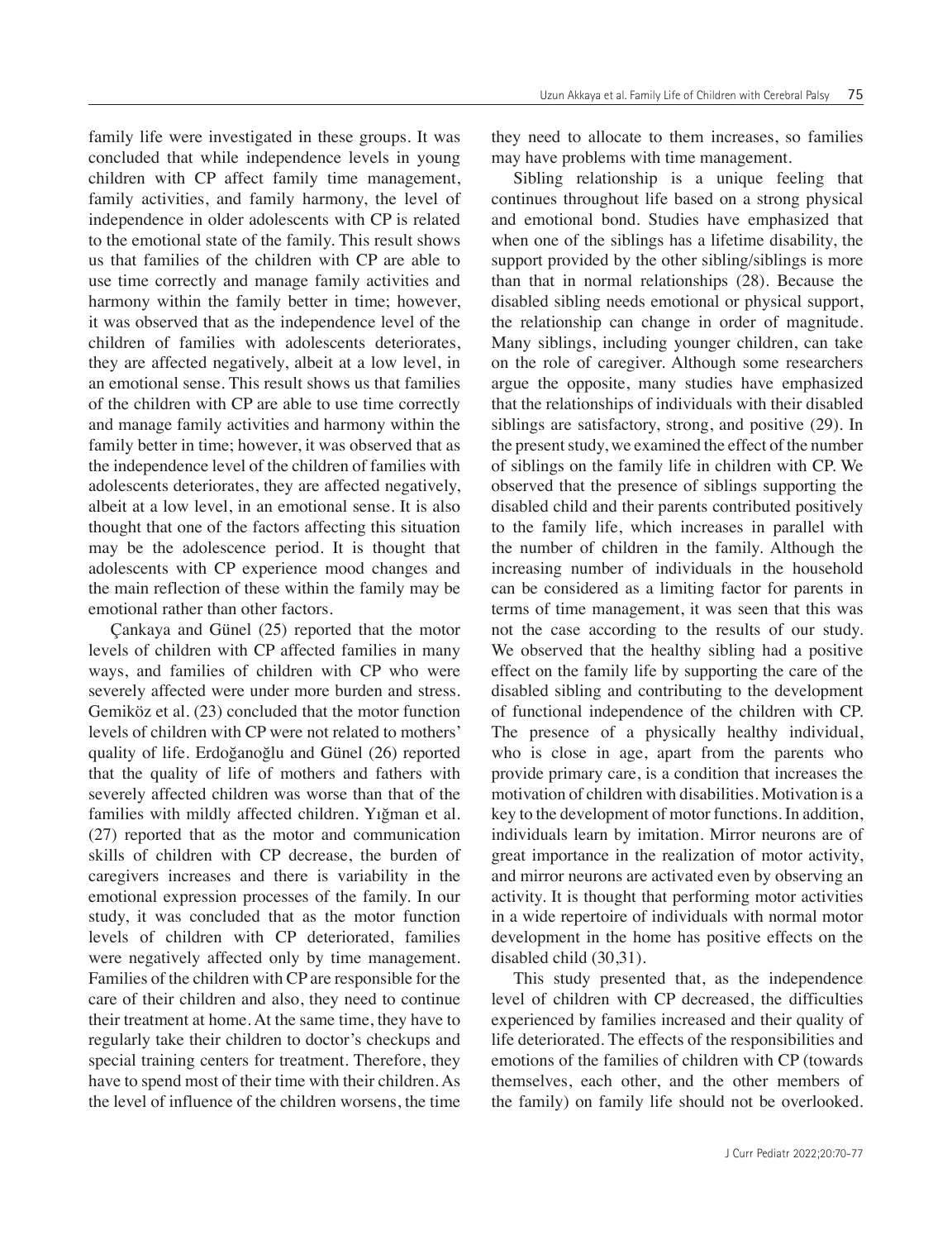Parents who have difficulty in dealing with complex problems as well as with time management and children with CP who are suffering insufficiency in self-care and dependent on others need to be supported in many areas. To this end, investigating the reasons causing difficulties for families and evaluating their family lives can be a guide in reaching a solution.

## *Study Limitations*

In our study, it was determined that the level of independence in daily living activities of children with CP and the presence of siblings in the family may be associated with family life at a low level. It should not be forgotten that there are many factors that affect family life in children with CP, such as education level, socioeconomic factors, the environment in which the family lives, other family members, and the circle of friends. The fact that these factors were not examined was a limitation of our study. Another limitation of our study was that this study was carried out in a single city, in the city center, and in families of similar nuclear family structures. Also, the mental status of the children was not evaluated, which was another limitation of the study. More effective results can be achieved by evaluating families from different socio-cultural regions of the country.

#### **Conclusion**

As a result of our study, it was concluded that family life was affected positively in general with the increase in independence levels of the children with CP in daily living activities as well as with the increase in the number of siblings, and it was positively reflected in emotional sense, time management, family activities, and family cohesion. In addition, this study revealed that the families of severely affected children have difficulties in time management. It was also identified that the level of independence in adolescent children with cerebral palsy, unlike younger children, is related to emotional impact in family life. The evaluation of the lives of the families, who are part of the rehabilitation team, is very important for families to take care of their children more effectively. It is thought that familycentered interventions that will increase the level of independence by considering children with CP from a holistic perspective can have positive effects on family life. In addition, it should be emphasized once again that it is important to consciously support families

with severely affected children in time management and in overcoming adolescence issues in adolescent patients with CP.

**Acknowledgements:** We are grateful for the generous participation of all the children and their families.

#### **Ethics**

*Ethics Committee Approval:* The ethics committee permission was obtained from the Ethics Committee of Gazi University on 14.05.2019 (approval number: #91610558-604.01.02).

*Conflict of Interest:* No conflict of interest was declared by the authors.

*Financial Disclosure:* The authors declared that this study received no financial support.

#### **References**

- 1. Rosenbaum P, Paneth N, Leviton A, Goldstein M, Bax M, Damiano D, et al. A report: the definition and classification of cerebral palsy April 2006. Dev Med Child Neurol Suppl 2007;109:8-14.
- 2. Reilly S, Skuse D. Characteristics and management of feeding problems of young children with cerebral palsy. Dev Med Child Neurol 1992;34:379-88.
- 3. Liptak GS, Accardo PJ. Health and social outcomes of children with cerebral palsy. J Pediatr 2004;145:36-41.
- 4. Rosenbaum P. Family and quality of life: key elements in intervention in children with cerebral palsy. Dev Med Child Neurol 2011;53:68-70.
- 5. Schneider JW, Gurucharri LM, Gutierrez AL, Gaebler-Spira DJ. Health-related quality of life and functional outcome measures for children with cerebral palsy. Dev Med Child Neurol 2001;43:601-8.
- 6. Rosenbaum PL. Cerebral palsy. What parents and doctors want to know. BMJ 2003;3:970-4.
- 7. Waters E, Maher E, Salmon L, Reddihough D, Boyd R. Development of a condition-specific measure of quality of life for children with cerebral palsy: empirical thematic data reported by parents and children. Child Care Health Dev 2005;31:127-35.
- 8. Glinac A, Matović L, Delalić A, Mesalic L. Quality of life in mothers of children with cerebral palsy. Acta Clin Croat 2017;56:299-307.
- 9. Ones K, Yılmaz E, Çetinkaya B, Caglar N. Assessment of the quality of life of mothers of children with cerebral palsy (primary caregivers). Neurorehabil Neural Repair 2005;19:232-7.
- 10. Britner PA, Morog CM, Pianta CA, Marvin RS. Stress and coping: a comparison of self-report measures of functioning in families of young children with cerebral palsy or no medical diagnosis. J Child Fam Stud 2003;2:335-48.
- 11. Reddon JE, McDonald L, Kysela GM. Parental coping and family stress I: Resources for and functioning of families with a preschool child having a developmental disability. Early Child Dev Care 1992;83:1-26.